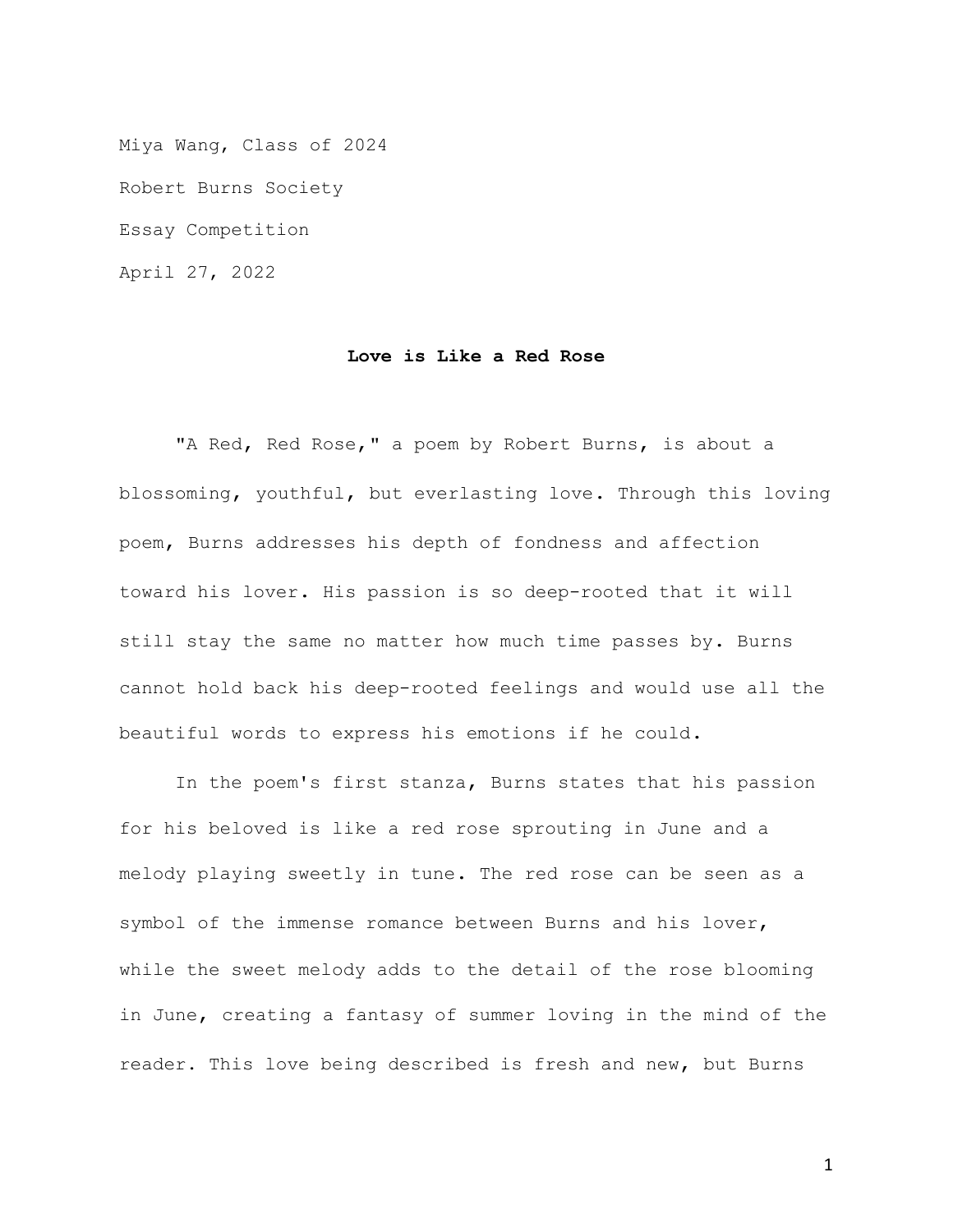already has many emotions about his connection with his lover. The joy that their love brings to him is incomparable to anything. Burn's love is like the first ray of warm light that shined down on after the end of winter, the precious sweet dream that finally appeared after days of nightmares.

"So fair art thou, my bonnie lass," the youthfulness and beauty of his lover deepened his great passion towards her. "And I will luve thee still, my dear." Burns makes a profound promise to his love. He is deeply in love, to the point of being capable of feelings which are out of this world, and is certain that his love will last eternally. "Till a' the seas gang dry." Even when the season changes, all existence passes, Armageddon happens- his love for her will still live on. Repeating this idea, Burns ensures his lover that his affection for her will not be short-lived but will endure the test of time. "While the sand o' life shall run." As long as the earth moves and he lives one day, he will never stop loving her.

In the last stanza, Burns seems to be leaving and saying farewell to his lover, but promises her that he will soon return. Burns is clearly willing to go the distance he needs to

2